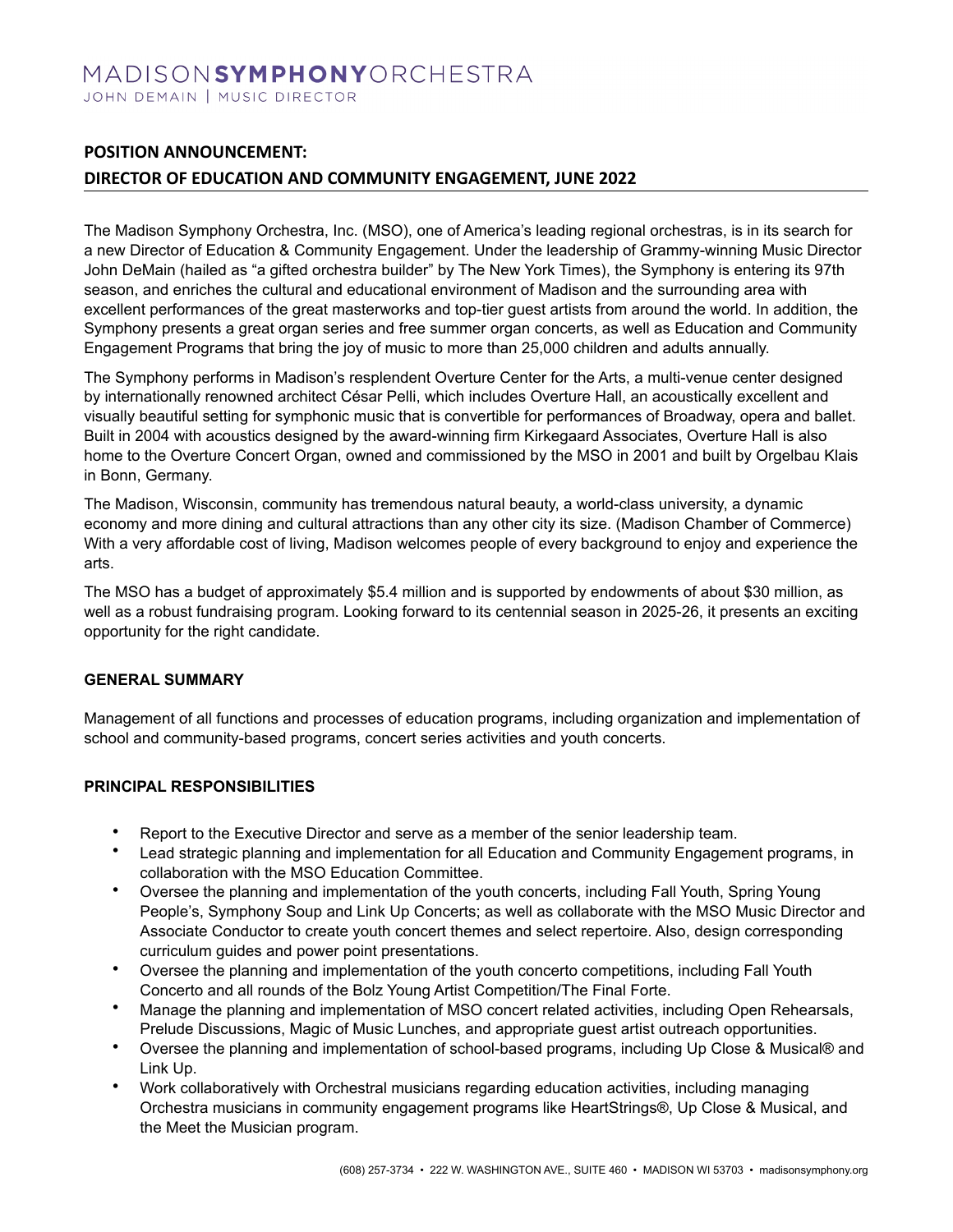# MADISONSYMPHONYORCHESTRA

JOHN DEMAIN | MUSIC DIRECTOR

- Manage mechanisms for monitoring and evaluating effectiveness of all Education and Community Engagement programs, through both formal and informal types of evaluation.
- Responsible for marketing and promotional materials for all Education and Community Engagement activities. Collaborate with Marketing Department on other related materials.
- Assist Development Department with grant-writing to support MSO Education Programs.
- Provide support to volunteers, including the Madison Symphony Orchestra League, MSO Education Committee, and the MSO Board of Directors.
- Schedule, set agenda in collaboration with committee chair and attend regular Education Committee meetings. Manage Education Committee meeting set-up, communications, and meeting minutes.
- Active participation in community groups and boards, such as: Arts Education Roundtable, Wisconsin Youth Symphony Orchestras Board, Wisconsin School Music Association and Madison Metropolitan School District, among others.
- Be an advocate for music education and continue to form close educator and community relationships.
- Able to give public presentations on the importance of music education and all MSO Education and Community Engagement programs.
- Other duties as assigned by the Executive Director.

#### **QUALIFICATIONS**

- Bachelor's degree in Music Performance, Education, or Arts Administration.
- Master's degree or equivalent a plus.
- Minimum five years of relevant work experience.
- High level of proficiency with Windows 10 and Microsoft Office programs.
- Ability to work at Symphony concerts and events on evenings and weekends
- Experience monitoring and evaluating a high volume of transactions with strong attention to detail, discretion and security, and the ability to maintain professional behavior handling confidential information
- Excellent listening, writing and interpersonal communication skills, ability to balance multiple projects, meet deadlines, and work independently and as part of a team
- Appreciation for classical music, the arts, and the value of live performances

#### **KNOWLEDGE AND SKILLS**

- Detailed knowledge of symphonic and chamber music.
- Excellent interpersonal communication skills, including ability to work well across departments and function as part of a team.
- Excellent written communications skills, including ability to articulate complex musical concepts in understandable terms.
- Must be highly organized and able to multi-task, working on multiple projects at the same time.
- Computer skills: Word, Excel, Power Point, and Finale Music.

#### **BENEFITS**

Health insurance Option to participate in 401(K) Retirement Plan Paid holidays, vacation and sick time Free 24/7 parking in downtown Madison Free admission to all Madison Symphony Orchestra concerts Professional development, including the League of American Orchestras Conference Salary range \$50,000 - \$55,000, commensurate with experience